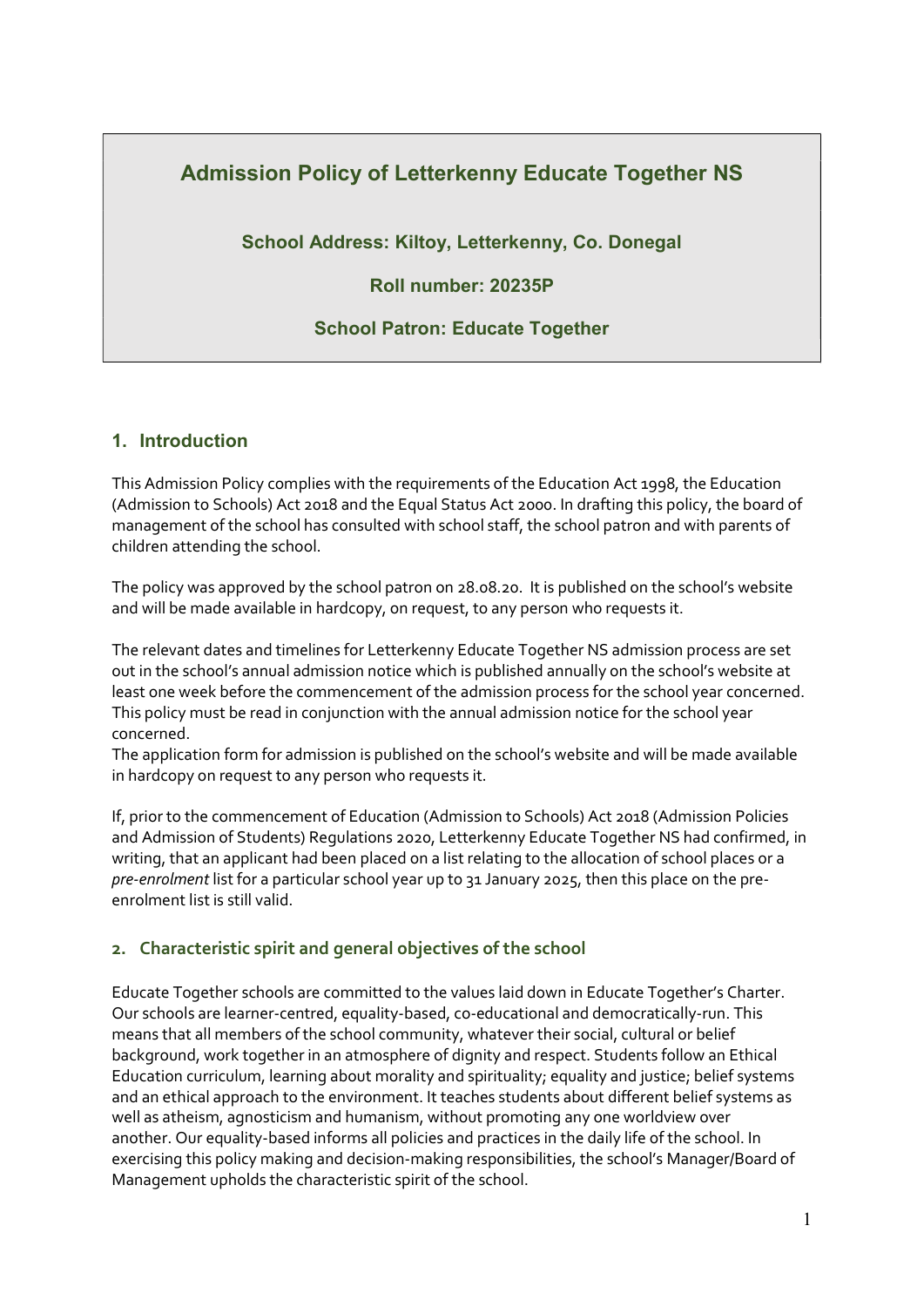Educate Together schools provide for equality of access in line with the Educate Together Charter and offers places to siblings enrolled in the school at the same time in the first instance.

The definition of a sibling in this policy includes step siblings and foster siblings who are enrolled in the school at the same time.

### 3. Admission Statement

Letterkenny Educate Together NS will not discriminate in its admission of a student to the school on any of the following:

- (a) the sex or gender ground of the student or the applicant in respect of the student concerned,
- (b) the civil status ground of the student or the applicant in respect of the student concerned,
- (c) the family status ground of the student or the applicant in respect of the student concerned,
- (d) the sexual orientation ground of the student or the applicant in respect of the student concerned,
- (e) the religion ground of the student or the applicant in respect of the student concerned,
- (f) the disability ground of the student or the applicant in respect of the student concerned,
- (g) the ground of race of the student or the applicant in respect of the student concerned,
- (h) the Traveller community ground of the student or the applicant in respect of the student concerned, or
- (i) the ground that the student or the applicant in respect of the student concerned has special educational needs

As per section 61 (3) of the Education Act 1998, 'civil status ground', 'disability ground', 'discriminate', 'family status ground', 'gender ground', 'ground of race', 'religion ground', 'sexual orientation ground' and 'Traveller community ground' shall be construed in accordance with section 3 of the Equal Status Act 2000.

Letterkenny Educate Together NS is a school which has established a class, with the approval of the Minister for Education and Skills, which provides an education exclusively for students with a category or categories of special educational needs specified by the Minister and may refuse to admit to the class a student who does not have the category of needs specified.

# 4. Categories of Special/Additional Educational Needs catered for in the special class

Letterkenny Educate Together NS with the approval of the Minister for Education and Skills, has established two classes to provide an education exclusively for students with Autism/Autistic Spectrum Disorders.

# 5. Admission of Students

This school shall admit each student seeking admission except where –

a) the school is oversubscribed (please see section 8 below for further details)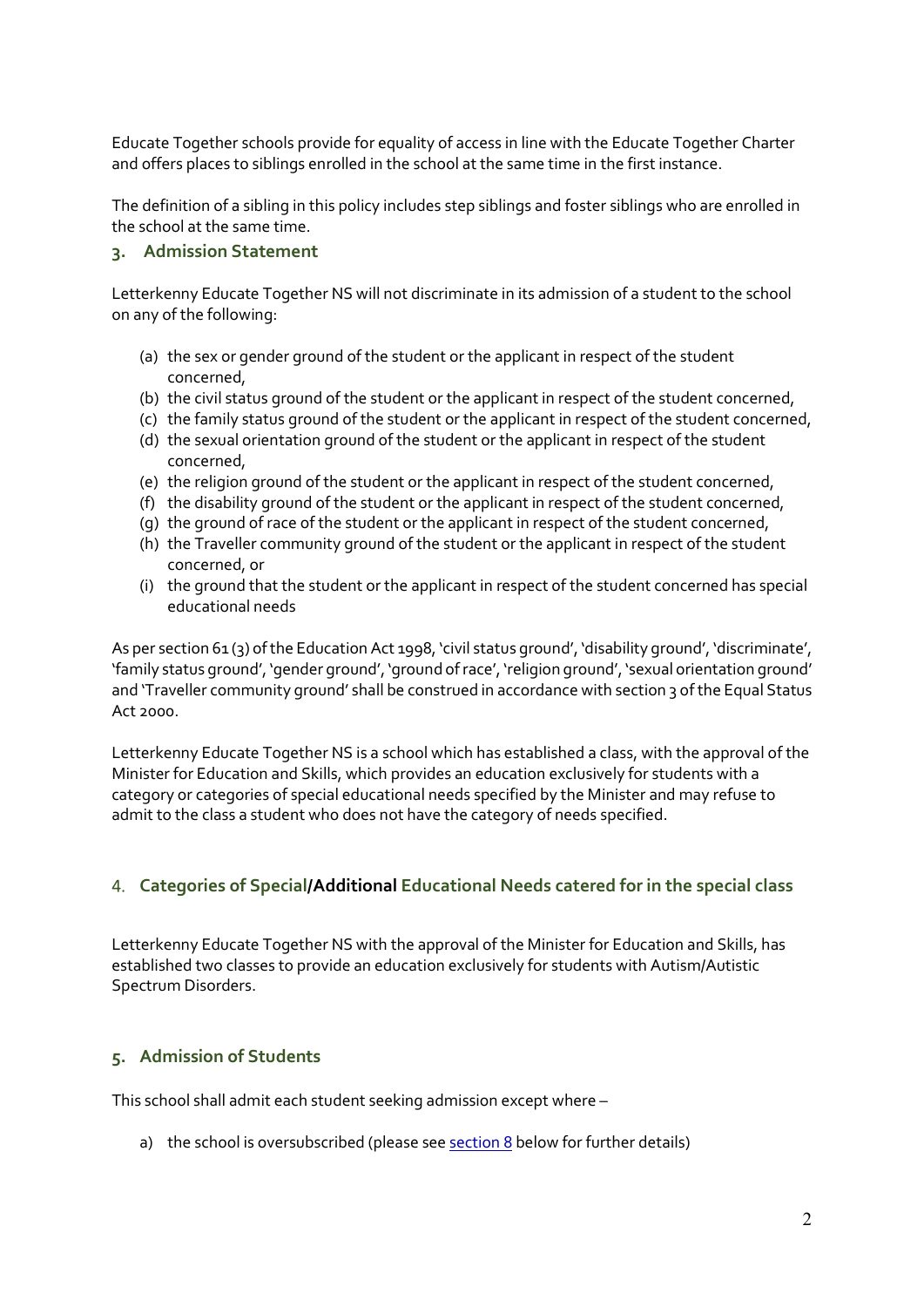- b) a parent of a student, when required by the principal in accordance with section  $23(4)$  of the Education (Welfare) Act 2000, fails to confirm in writing that the code of behaviour of the school is acceptable to him or her and that he or she shall make all reasonable efforts to ensure compliance with such code by the student. This will be included in the application form for admission and will be a requirement of the processing of the application form.
- c) Where a student is less than 4 years of age before they start school.
- d) The special class attached to Letterkenny Educate Together NS provides an education exclusively for students with Autism/Autistic Spectrum Disorders and the school will refuse admission to this class, where the student concerned does not have the specified category of special educational needs provided for in this class.

### Please Note:

An application for a place in our special classes must be accompanied by a report confirming a diagnosis of ASD and a recommendation of a place in a special class. The report must be supplied confirming that the diagnosis is in line with the DSM-IV criteria and that the DSM-IV was used as a diagnostic tool.

# 6. What will not be considered or taken into account

In accordance with section 62(7)(e) of the Education Act, the school will not consider or take into account any of the following in deciding on applications for admission or when placing a student on a waiting list for admission to the school:

- (a) a student's prior attendance at a pre-school or pre-school service, including naíonraí,
- (b) the payment of fees or contributions (howsoever described) to the school;
- (c) a student's academic ability, skills or aptitude; other than in relation to: admission to a special class insofar as it is necessary in order to ascertain whether or not the student has the category of special educational needs concerned
- (d) the occupation, financial status, academic ability, skills or aptitude of a student's parents;
- (e) a requirement that a student, or his or her parents, attend an interview, open day or other meeting as a condition of admission;
- (f) a student's connection to the school by virtue of a member of his or her family attending or having previously attended the school other than siblings of students who are enrolled in the school at the same time,
- (g) the date and time on which an application for admission was received by the school,

This is subject to the application being received at any time during the period specified for receiving applications set out in the annual admission notice of the school for the school year concerned.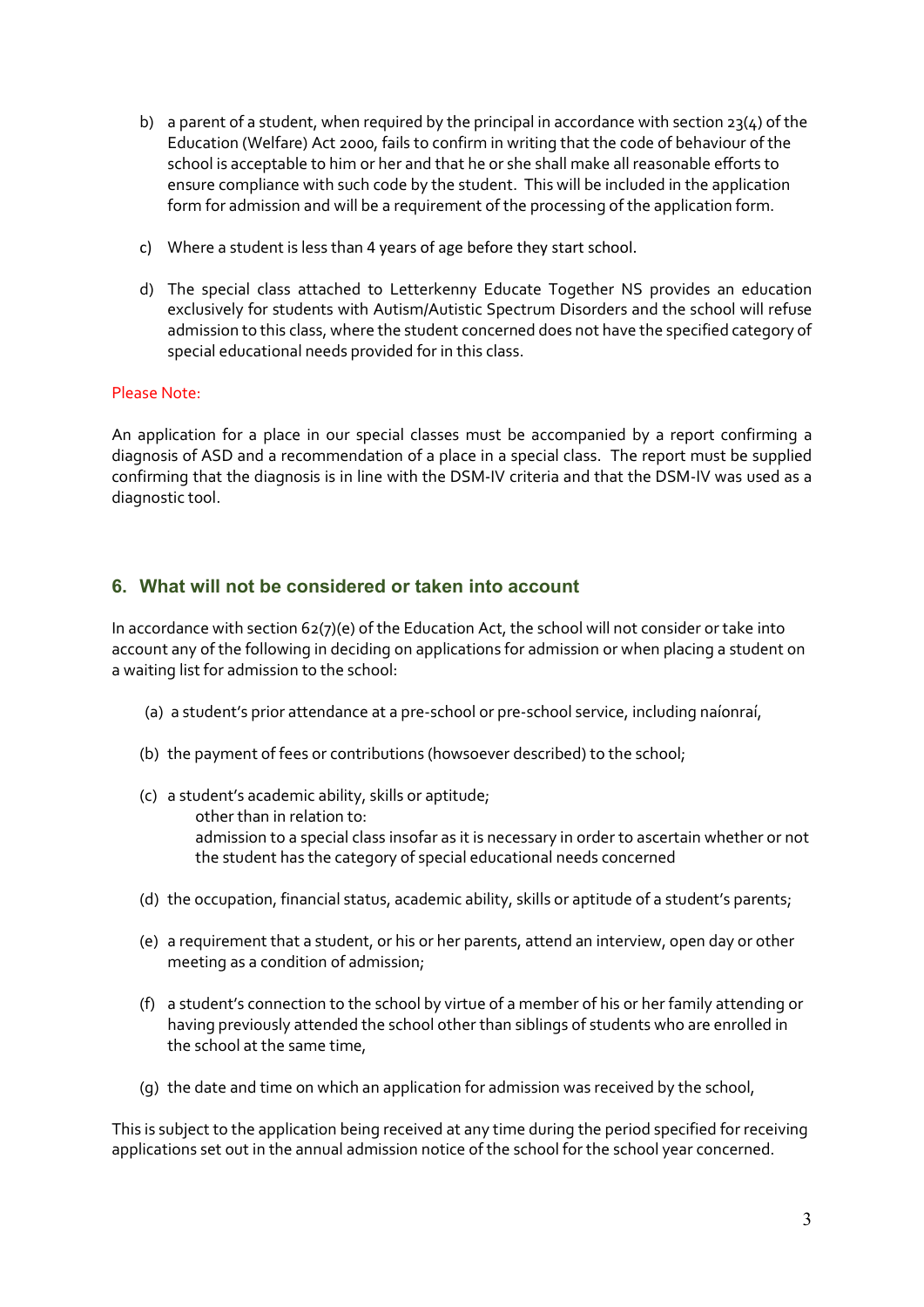Offers of places will be made in the first instance based on existing waiting lists formed prior to February 2020, based on the priority category of the policy at the time of application (up until  $31^{st}$ January 2025 only).

# 7. Oversubscription

#### a) Junior Infants

In the event that the school is oversubscribed, the school will, when deciding on applications for admission, apply the following selection criteria in the order listed below to those applications that are received within the timeline for receipt of applications as set out in the school's annual admission notice for Junior Infants.

### Priority Category 1:

Applicant students who are siblings of children and enrolled in the school at the same time.

Priority Category 2: All other applicants

In the event that there are two or more students tied for a place or places in any of the selection criteria categories above (the number of applicants exceeds the number of remaining places), places will be offered or added to a waiting list by the earlier date of birth of the student.

Students with the same date of birth - Multiple births such as twins, triplets, etc. will be offered a place/ placed on the waiting list in sequence of alphabetical order of their first name.

### b) Special class

If a special class is oversubscribed the school will apply the following selection criteria to students. These will be applied in the order listed below to applications received within the timeline as set out in the school's annual admission notice for the special class. The child must have a recommendation for the specified category of special educational needs provided for in this class along with the additional information as listed in section 5.

#### Priority Category 1:

Applicant students who are siblings of children and enrolled in the school at the same time.

Priority Category 2: All other applicants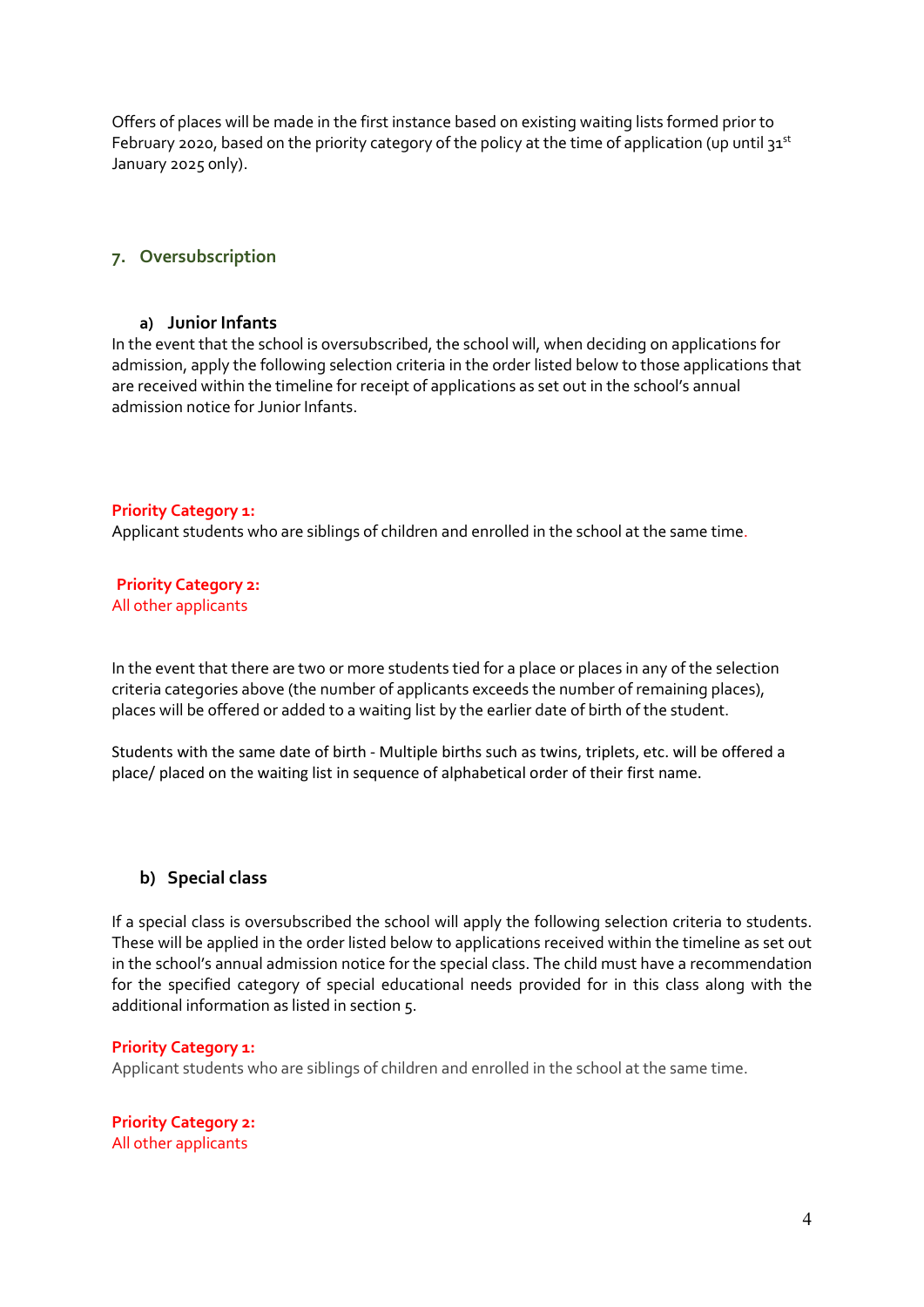In the event that there are two or more students tied for a place or places in any of the selection criteria categories above (the number of applicants exceeds the number of remaining places), places will be offered or added to a waiting list by the earlier date of birth of the student.

A parent may wish to accept a place in the mainstream Junior Infant class and keep their child's name on the waiting list for the Special Class for the remainder of the school year. However, in line with section 9 of this policy, all waiting lists will expire at the end of each academic year and new applications will need to be submitted for the following academic year if necessary.

# c) Other year groups – Senior Infants to  $6<sup>th</sup>$  Class

If the school is oversubscribed, the school will, when deciding on applications for admission, apply the following selection criteria in the order listed below. It will be applied to those applications that are received within the timeline for receipt of applications as set out in the school's annual admission notice for other year groups. Students must be moving to the next year group if the application is for September or to the same year if applying to move during the school year:

### Priority Category 1:

Applicant students who are siblings of children and enrolled in the school at the same time.

#### Please note:

#### 1:

If transferring from another school within the Republic of Ireland children will be offered a place depending on the class stage they are completing or have just completed.

#### 2:

Applicants who are transferring from a school outside the Republic of Ireland will be offered a place in the class group that is most appropriate for their age.

In the event that there are two or more students tied for a place or places in any of the selection criteria categories above (the number of applicants exceeds the number of remaining places), places will be offered by the earlier date of birth of the student.

#### 8. Late Applications

All applications for admission received after the closing date as outlined in the annual admission notice for Junior Infants, a special class or to other year groups will be considered and decided upon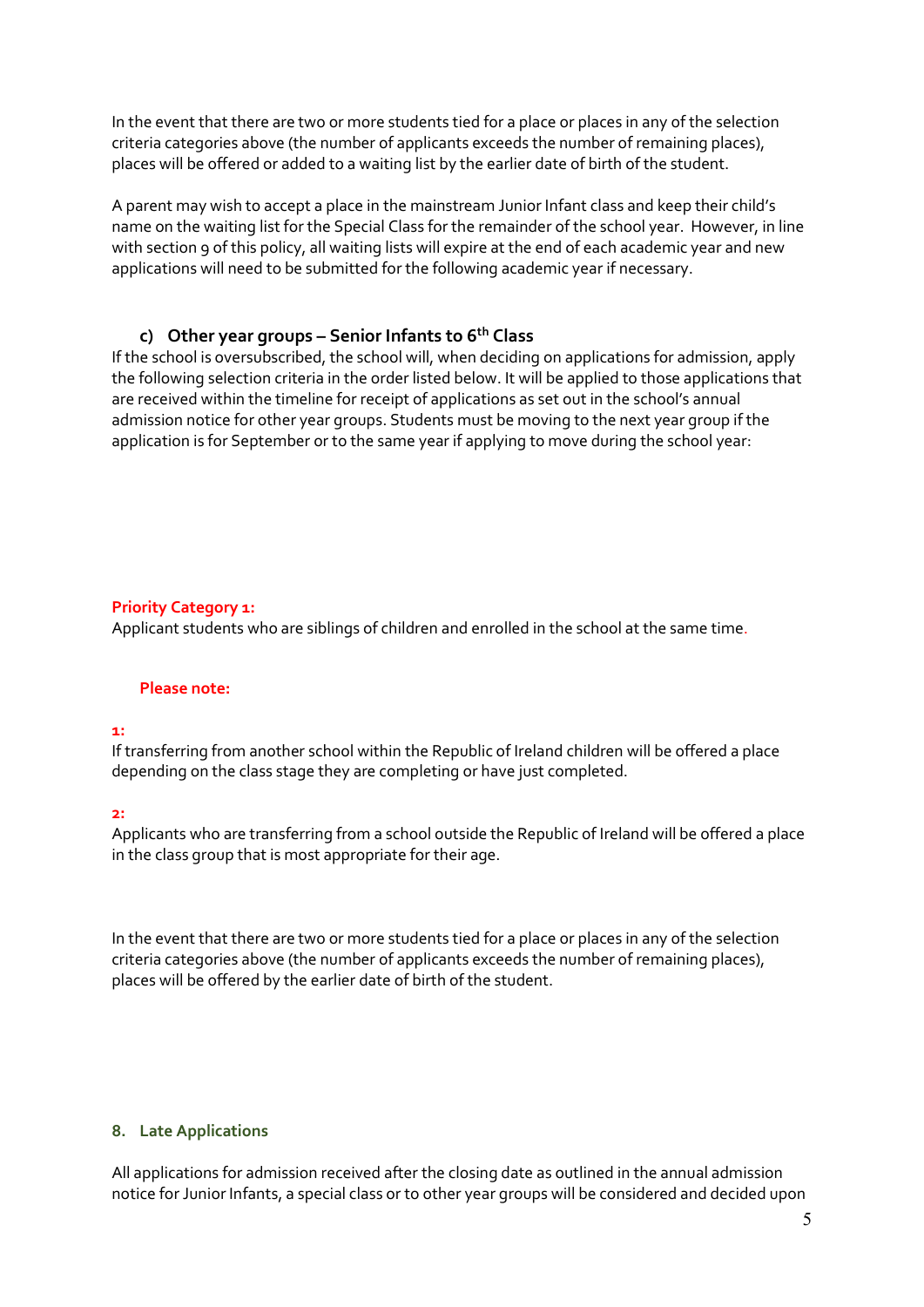in date order of when they were received in accordance with our school's admissions policy, the Education Admissions to School Act 2018 and any regulations made under that Act.

Late applicants will be notified of the decision in respect of their application not later than three weeks after the date on which the school received the application. Late applicants will be offered a place if there is a place available. In the event that there is no place the name of the applicant will be added to the waiting list.

If two applications are received at the same time the applicant will be offered a place or placed on the waiting list using the earliest date of birth.

### 9. Waiting list in the event of oversubscription

In the event of there being more applications to the school year concerned than places available in Junior Infants, a special class or other year groups, a waiting list of students whose applications for admission to Letterkenny Educate Together NS were unsuccessful due to the school being oversubscribed will be compiled and will remain valid for the school year in which admission is being sought.

Placement on the waiting list of Letterkenny Educate Together NS is in the order of priority assigned to the students' applications after the school has applied the selection criteria in accordance with this admission policy see section 7 above. Late applications will be added to the list in date order, see section 8 above.

Offers of any subsequent places that become available for and during the school year in relation to which admission is being sought will be made to those students on the waiting list, in accordance with the order of priority in relation to which the students have been placed on the list.

Waiting lists will expire at the end of each school year.

### 10. Admissions of students after the commencement of the school year

If a place is available after the commencement of the school year in which admission is sought, the place will be offered to the next place on the waiting list if there is one or to the next application.

### 11. Decisions on applications

All decisions on applications for admission to Letterkenny Educate Together NS will be based on the following:

- Our school's admission policy
- The school's annual admission notice
- The information provided by the applicant in the school's official application form received during the period specified in our annual admission notice for receiving applications

Selection criteria that are not included in our school admission policy will not be used to make a decision on an application for a place in our school.

### 12. Notifying applicants of decisions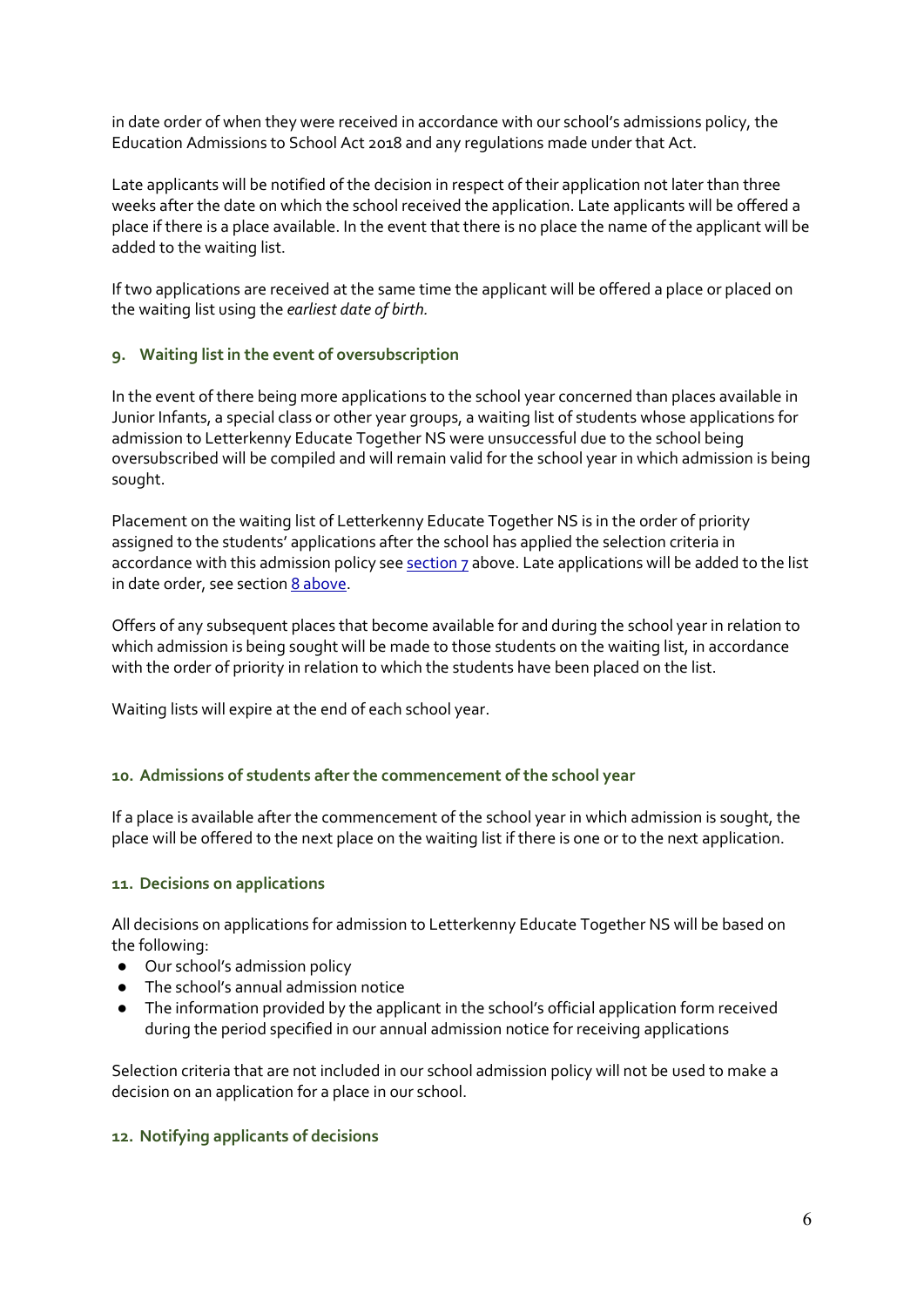Applicants will be informed in writing as to the decision of the school, within the timeline outlined in the relevant annual admissions notice but no later than three weeks after the annual admissions process or for late applications, three weeks after the school receives an application.

If a student is not offered a place in our school, the reasons why they were not offered a place will be communicated in writing to the applicant, including, where applicable, details of the student's ranking against the selection criteria and details of the student's place on the waiting list for the school year or class concerned.

Applicants will be informed of the right to seek a review/right of appeal of the school's decision (see section 17 below for further details).

# 13. Acceptance of an offer of a place by an applicant

In accepting an offer of admission from Letterkenny Educate Together NS, you must indicate—

(i) whether or not you have accepted an offer of admission for another school or schools. If you have accepted such an offer, you must also provide details of the offer or offers concerned and

(ii) whether or not you have applied for and awaiting confirmation of an offer of admission from another school or schools, and if so, you must provide details of the other school or schools concerned.

# 14. Circumstances in which offers may not be made or may be withdrawn

An offer of admission may not be made or may be withdrawn by Letterkenny Educate Together NS where—

- (i) it is established that information contained in the application is false or misleading.
- (ii) an applicant fails to confirm acceptance of an offer of admission on or before the date set out in the annual admission notice of the school.
- (iii) the parent of a student, when required by the principal in accordance with section  $23(4)$  of the Education (Welfare) Act 2000, fails to confirm in writing that the code of behaviour of the school is acceptable to him or her and that he or she shall make all reasonable efforts to ensure compliance with such code by the student; or
- (iv) an applicant has failed to comply with the requirements of 'acceptance of an offer' as set out in section 13 above.

### 15. Sharing of Data with other schools

Applicants should be aware that section 66(6) of the Education (Admission to Schools) Act 2018 allows for the sharing of certain information between schools in order to facilitate the efficient admission of students. Section 66(6) allows a school to provide a patron or another board of management with a list of the students in relation to whom –

- (i) An application for admission to the school has been received
- (ii) An offer of admission to the school has been made, or
- (iii) An offer of admission to the school has been accepted.

The list may include any of the following: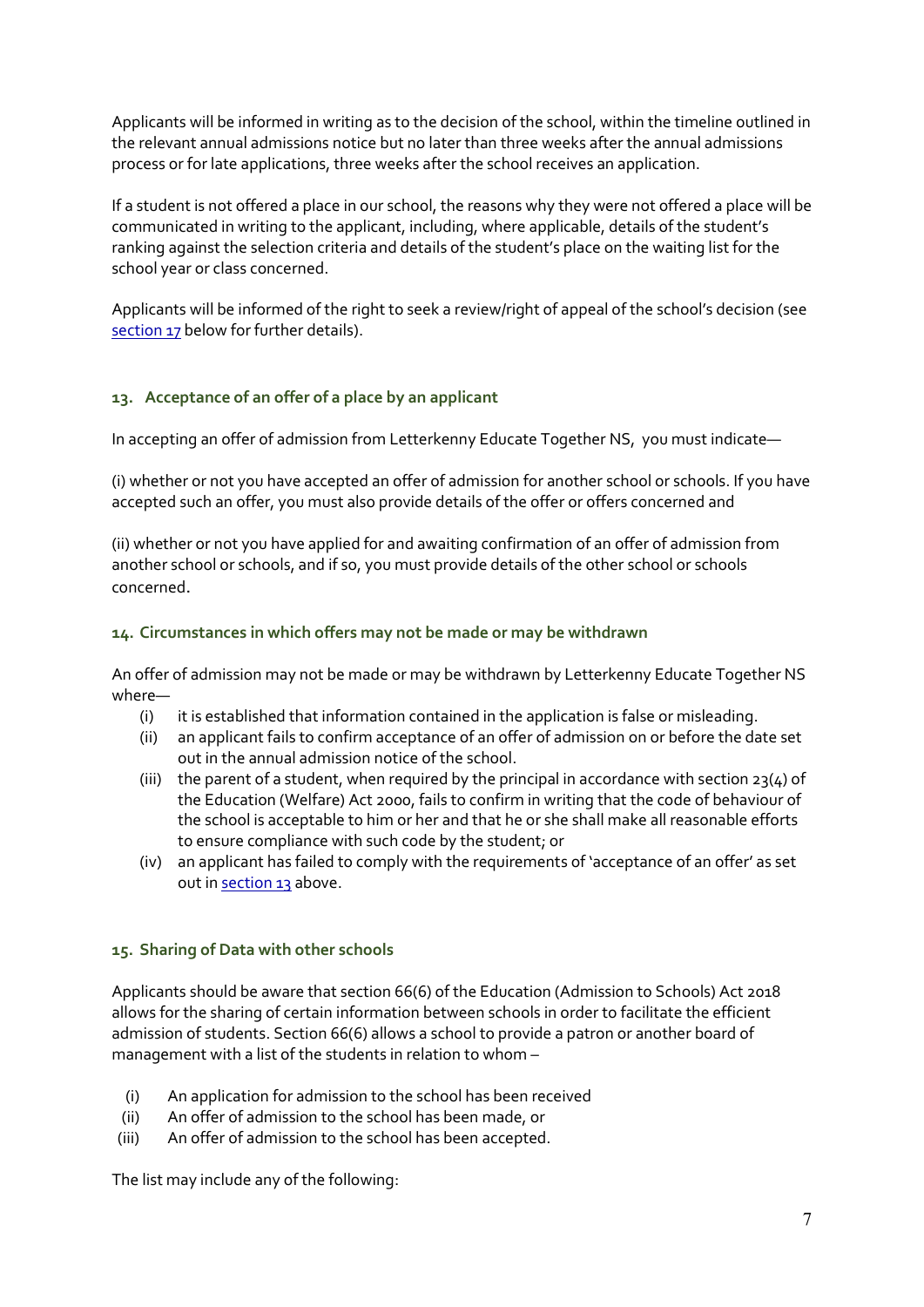- (i) The date on which an application for admission was received by the school
- (ii) The date on which an offer of admission was made by the school
- (iii) The date on which an offer of admission was accepted by an applicant
- (iv) A student's personal details including his or her name, address, date of birth and personal public service number (within the meaning of section 262 of the Social Welfare Consolidation Act 2005)

# 16.Declaration in relation to the non-charging of fees

The board of Letterkenny Educate Together NS or any persons acting on its behalf will not charge fees for or seek payment or contributions (howsoever described) as a condition of-

- (a) an application for admission of a student to the school, or
- (b) the admission or continued enrolment of a student in the school.

### 17. Reviews/appeals

# Review of decisions by the board of Management

The parent of the student, or in the case of a student who has reached the age of 18 years, the student, may request the board to review a decision to refuse admission. Such requests must be made in accordance with Section 29C of the Education Act 1998.

The timeline within which such a review must be requested and the other requirements applicable to such reviews are set out in the procedures determined by the Minister under section 29B of the Education Act 1998 which are published on the website of the Department of Education and Skills. The board will conduct such reviews in accordance with the requirements of the procedures determined under Section 29B and with section 29C of the Education Act 1998.

Note: Where an applicant has been refused admission due to the school being oversubscribed, the applicant must request a review of that decision by the board of management prior to making an appeal under section 29 of the Education Act 1998.

Where an applicant has been refused admission due to a reason other than the school being oversubscribed, the applicant may request a review of that decision by the board of management prior to making an appeal under section 29 of the Education Act 1998.

# Right of appeal

Under Section 29 of the Education Act 1998, the parent of the student, or in the case of a student who has reached the age of 18 years, the student, may appeal a decision of this school to refuse admission.

An appeal may be made under Section 29 (1)(c)(i) of the Education Act 1998 where the refusal to admit was due to the school being oversubscribed.

An appeal may be made under Section 29 (1)(c)(ii) of the Education Act 1998 where the refusal to admit was due a reason other than the school being oversubscribed.

Where an applicant has been refused admission due to the school being oversubscribed, the applicant must request a review of that decision by the board of management prior to making an appeal under section 29 of the Education Act 1998. (see Review of decisions by the Board of Management)

Where an applicant has been refused admission due to a reason other than the school being oversubscribed, the applicant may request a review of that decision by the board of management